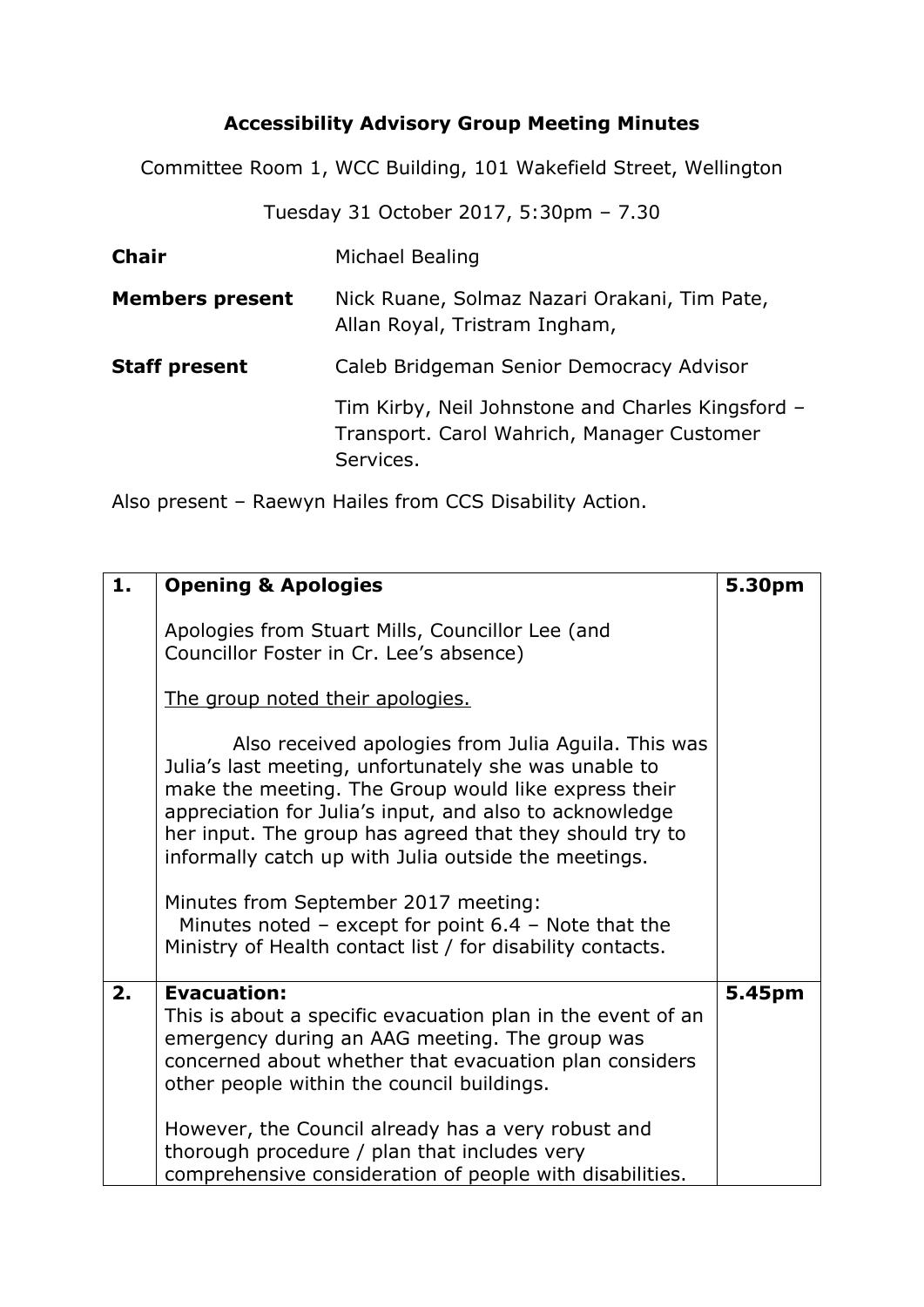|    | Action Point: Further discussion on this was requested.                                                                                                                                                                                                                                                                                                                                                                                                                                                                                                                                                                                                                                                                                                                             |        |
|----|-------------------------------------------------------------------------------------------------------------------------------------------------------------------------------------------------------------------------------------------------------------------------------------------------------------------------------------------------------------------------------------------------------------------------------------------------------------------------------------------------------------------------------------------------------------------------------------------------------------------------------------------------------------------------------------------------------------------------------------------------------------------------------------|--------|
| 3. | <b>Carol Wahrich: Fixit app</b><br>Carol presented more information on the fixit app<br>because this had been requested at an earlier meeting.<br>The group wanted further information to understand the<br>extent of what the app provided, and what type of<br>functionality it provided.                                                                                                                                                                                                                                                                                                                                                                                                                                                                                         | 6.00pm |
|    | Points to Note: - The app is only one way to provide<br>feedback on issues around the city to the Council. There<br>is also email and text for example.<br>- Key words would be helpful. E.g. if you use the keyword<br>"accessibility" then reports can be filtered and run<br>looking at that key word. In this way reports on<br>accessibility can be categorised properly.<br>- The AAG sees this app as a way to assess need, see<br>what challenges there might in the city, and are very<br>interested in the Council maximising the data.<br>- To that end, the AAG is very open, and would welcome<br>the opportunity to consult on developments.<br>RE parking - Carol said the fastest way to get something<br>done if a car is parked illegally is to call the council. |        |
| 4. | <b>Raewyn Hailes, CCS Mobility Parking</b>                                                                                                                                                                                                                                                                                                                                                                                                                                                                                                                                                                                                                                                                                                                                          | 6.20pm |
|    | Raewyn gave a presentation on the technology that her<br>organisation is working on. This presentation focused on<br>the abuse of mobility parks, and what her organisation<br>was doing to address that.                                                                                                                                                                                                                                                                                                                                                                                                                                                                                                                                                                           |        |
|    | The group then spoke generally about the problems that<br>they see regularly with mobility parks being abused.                                                                                                                                                                                                                                                                                                                                                                                                                                                                                                                                                                                                                                                                      |        |
|    | Action Point: AAG would like to ensure that regular<br>feedback is provided to the Mayor directly on this issue.<br>The group feels strongly that this is a significant ongoing<br>issues that should be considered.                                                                                                                                                                                                                                                                                                                                                                                                                                                                                                                                                                |        |
| 5. | Transport - Tim Kirby, Neil Johnstone, Charles<br><b>Kingsford</b>                                                                                                                                                                                                                                                                                                                                                                                                                                                                                                                                                                                                                                                                                                                  | 7.00pm |
|    | The transport team attended the meeting to discuss and<br>hear feedback on the traffic signals, phasing of light<br>signals, and concern about the length of time that people<br>had (especially PWD) to cross roads in the City.                                                                                                                                                                                                                                                                                                                                                                                                                                                                                                                                                   |        |
|    | Main issues:<br>Length of time to cross the road $-$ phasing of the<br>lights at particularly large intersections. Michael                                                                                                                                                                                                                                                                                                                                                                                                                                                                                                                                                                                                                                                          |        |